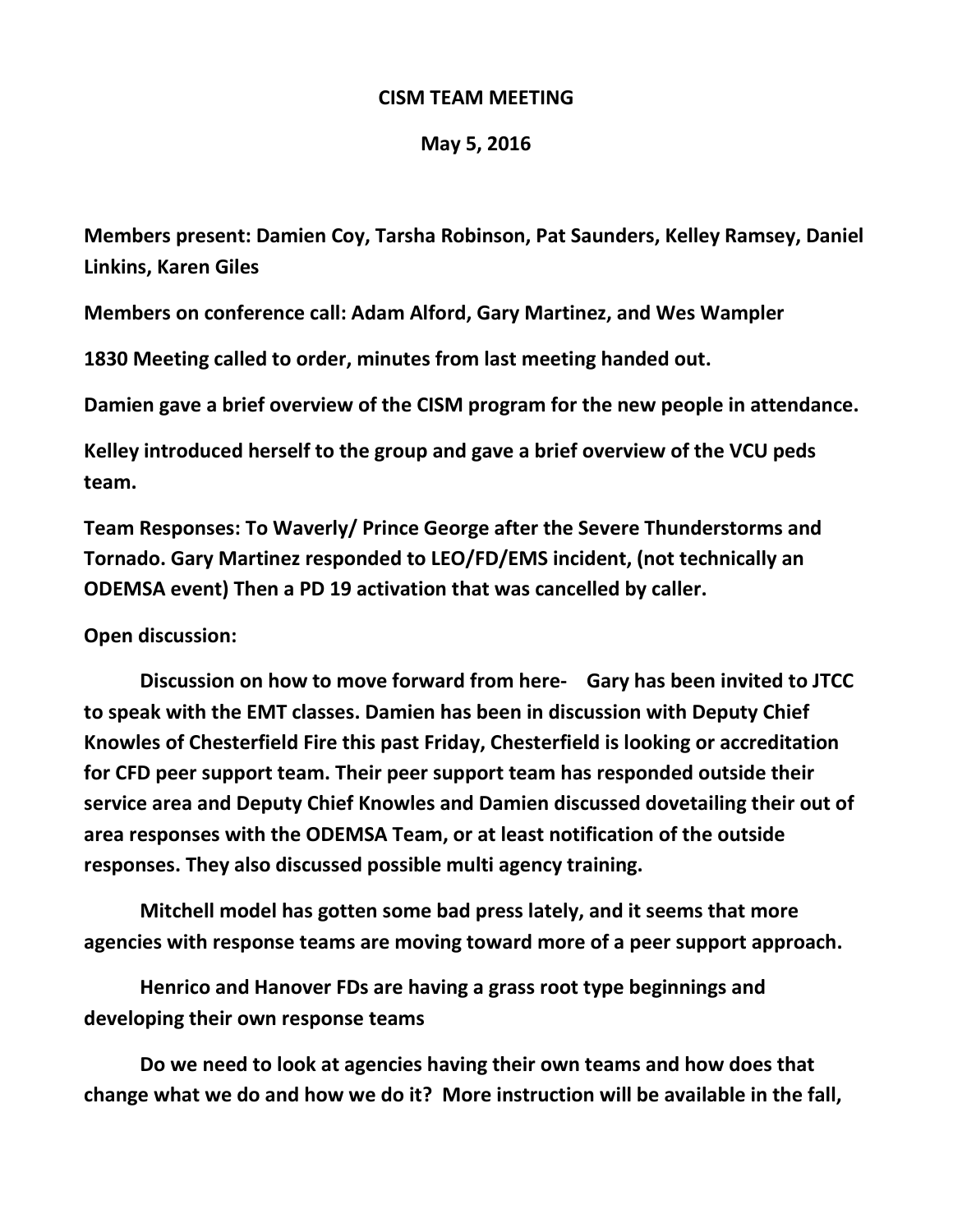**hopefully more team members will join. Possibly have dual members- people on our team as well their agency team.**

**Looking at resources to encourage agencies to use the team: Look into the Code Green program, it is a new program and see if we can dove tail with them to get the word out about us, locally.** 

**Are veterans a potential resource- both as members and someone to call for our educational purposes, to keep us current?**

**Ways to become more proactive with education. Consider social media to "advertise" our team, possibly as a confidential point of contact for individuals needing a team response. We need to look into a possible chat room that could remain anonymous and have a team moderator available.**

**Damien tasked the team members to touch base with agencies in our planning districts and meet with them to start with the public education of who we are and what we do. He is hoping we set a goal to get to one agency meeting a month.**

**ODEMSA to put a blurb on the web page about the team, specifically mentioning it is anonymous and confidential when the team is activated. Also, put an announcement when a public incident occurs.**

**Education Opportunities: Mary Houston is working on Jim Helms coming with his program in mid September. Per Damien, Deputy Chief Knowles wants to get an instructor trainer course for Peer Support Training. We can look into Critical Incident Training (CIT) patient focused class (a 5 day class) for the agencies in our areas. Could ODEMSA reach out to VAVRS and see about teaming up for training? Adam said he could contact VAVRS after their Rescue College 2016 is over. Kelley says they keep their employee assistance folks busy, but she will touch base with them and see if they have any suggestions or availability to assist with educational opportunites.**

**Damien reminded us that we are still looking for members or Mental Healthcare professionals to do small presentations at our quarterly meetings to help keep members current with our training.**